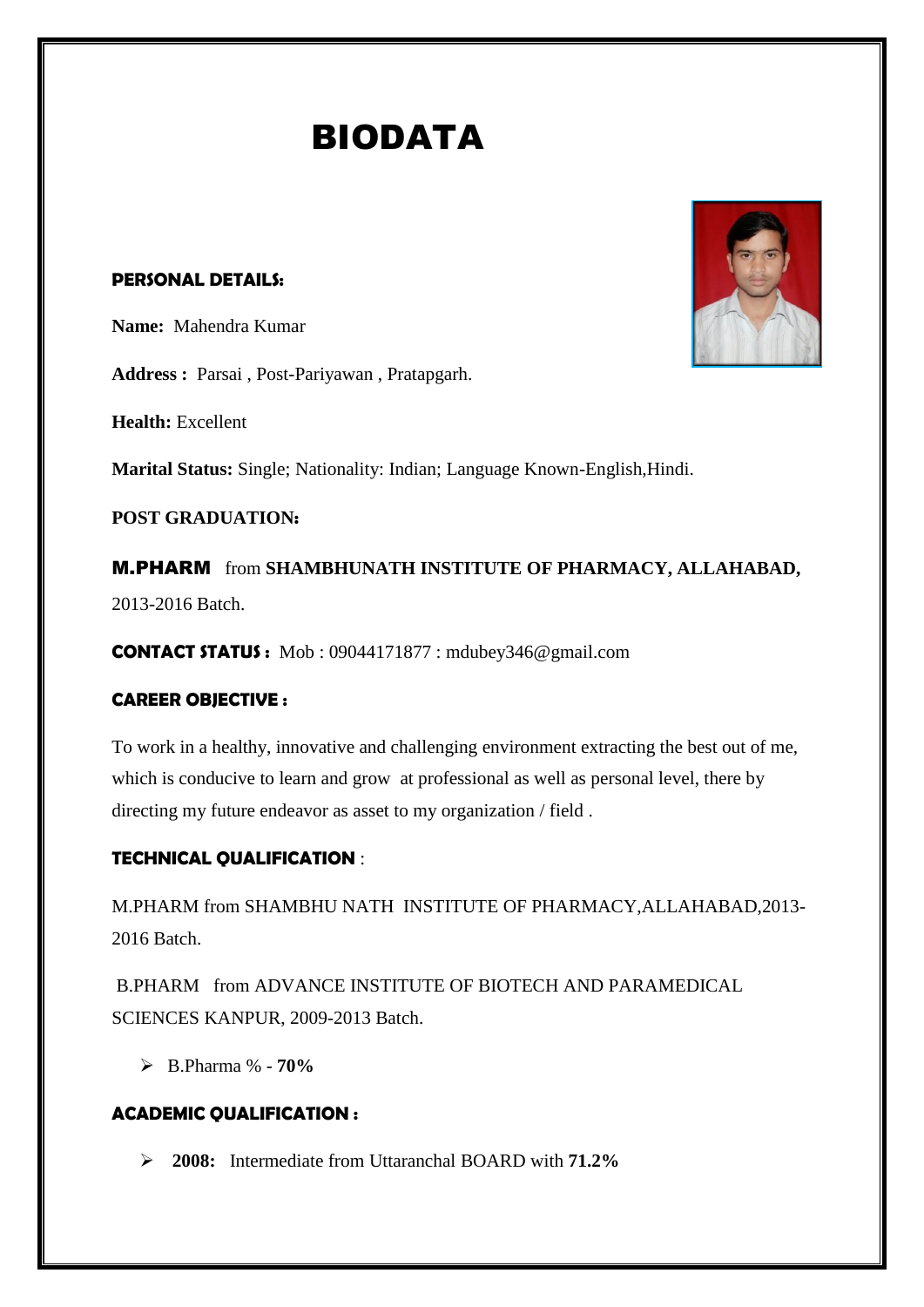**2006:** High school from Uttaranchal BOARD with **67.33%**

#### **PROJECT ATTENDED:**

 Attended a project on **Formulation And Evaluation Of Febuxostat Microspheres For The Treatment of gout** for the degree of master of pharmacy

#### **INDUSTRIAL TRAINING :**

- Company: **KARNANI Pharmaceuticals, (DEHRADUN)**
- Duration:**1month**

## **SEMINAR ATTENDED :**

- Attended a national seminar on **Technological Advance in Pharmaceutical Education & Research** held on April 26, 2011 at Gannasansthan, **Lucknow**
- Attended an International Seminar on **Targeting of Bioactives Concepts & Application** held on February  $16<sup>th</sup>$ , 2013 at Advance Institute of Biotech & Paramedical Science, **Kanpur**
- Attended a national seminar on **Development of Technical Skills on Pharmaceutical Instrumentation** held on 1 june,2013 at Advance Institute of Biotech & Paramedical Science, **Kanpur**
- Attended a national seminar on **Emerging Trends of Drug Delivery System in Pharmaceutical Field on 15 february,2014 at** Shambhunath Institute of Pharmacy,Jhalwa,Allahabad

#### **EXTRA CURRICULUM ACTIVITY :**

- $\triangleright$  Got second prize in zonal science events.
- Uttaranchal Akshay Urja Vikash Adhikaran (Ureda).

#### **COMPUTER PROFICIENCY :**

Basic knowledge of Computer ; C++;MS Office.

## **AREA OF INTEREST :**

 $\triangleright$  Pharma Teaching.